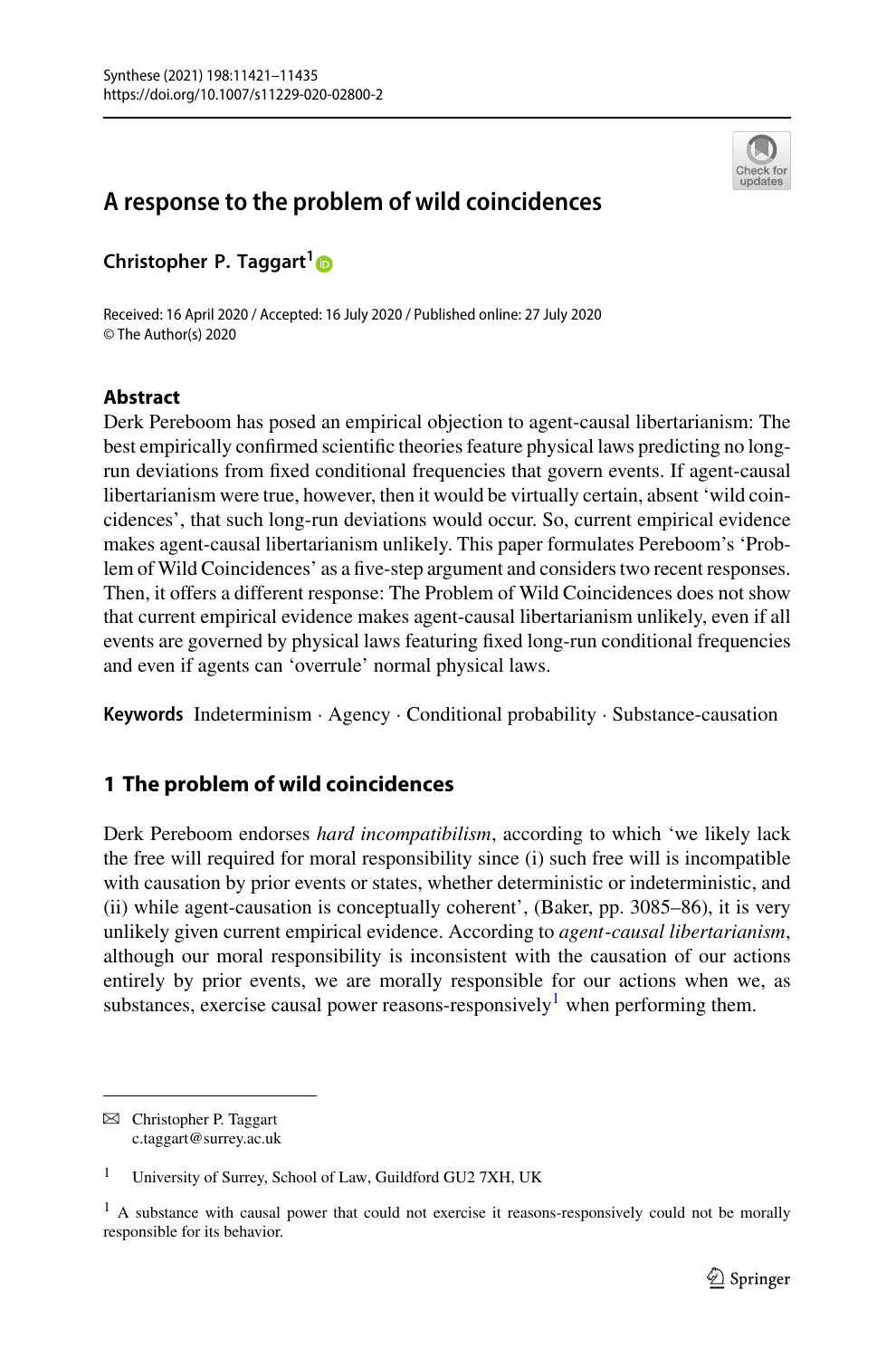Since Pereboom acknowledges that agent-causal libertarianism 'involves no internal incoherence' (Pereboom [1995,](#page-14-0) p. 28), to 'eliminate' agent-causal libertarianism as a viable alternative to hard incompatibilism he argues that 'we have empirical reasons to believe that it's improbable that we are agent causes as specified by' agent-causal libertarianism. (Pereboom [2014,](#page-14-1) p. 65). His argument can be called the 'Problem of Wild Coincidences' or the 'Wild Coincidences Objection'. This paper considers two recent responses—Runyan [\(2018\)](#page-14-2) and Baker [\(2017\)](#page-14-3)—and offers a different response. Unlike Runyan's response, this paper's response applies even if all events are governed by physical laws featuring fixed long-run conditional frequencies that never change due to what an agent does from instance to instance. And unlike Baker's response, this paper defends forms of agent-causal libertarianism according to which agent-causes can 'overrule' normal physical laws.

*Pereboom's Wild Coincidences Objection*: Current empirical evidence<sup>2</sup> confirms that the physical world, including human brains, is governed by probabilistic laws. Any probabilistic physical law can be analysed as a contingent relation, R(F,G), which holds between two physical<sup>[3](#page-1-1)</sup> properties, 'F-ness' and 'G-ness'. If  $R(F,G)$  obtains, then it entails a fixed long-run conditional frequency:  $(x)(P(Gx|Fx) = n)$ , where  $n \in [0, 1]$ . If the probabilistic physical law is deterministic, then  $n \in \{0,1\}$ .<sup>[4](#page-1-2)</sup> Two clarifications: (1) The bound variable '*x*' in '(*x*)( $P(Gx|Fx) = n$ )' ranges over substances. (2) Assuming an event is a property exemplification by a substance at a time, physical laws predict physical events because physical laws are relations between physical properties exemplified (or not exemplified) by substances at times.

First, assume that all physical laws are deterministic and consider a reasonsresponsive exercise of causal power by an agent performing a token action. When the agent does this:

On the path to action that results from [the agent's] undetermined [exercise of power], alterations in the world, for example in her brain or some other part of her body, are produced. But… at this point… divergences from the deterministic laws [would almost certainly occur]. For the alterations in the world that would result from the undetermined [agential exercises of power] would themselves not be causally determined, and they would thus not be governed by deterministic laws. (Pereboom [2014,](#page-14-1) p. 66)

Next, assume that some physical laws are not deterministic—some entail  $(x)(P(Gx|Fx) = n)$ , where  $n \in (0,1)$ . Current empirical evidence confirms that, in the long run, physical events are subject to probabilistic laws with fixed conditional frequencies, and the occurrence of physical events is accurately predictable by those fixed frequencies: '[D]espite the existence of libertarian agent-causes who produce

<span id="page-1-0"></span><sup>&</sup>lt;sup>2</sup> The 'evidence' is extremely broad. It comprises all observed phenomena that are systematically predictable, in the long run, by hypotheses according to which all physical events are governed by laws entailing probabilistic conditional regularities with specific, fixed frequencies.

<span id="page-1-1"></span><sup>3</sup> Intentional properties are not 'physical' properties because probabilistic physical laws are not 'psychological'. Physical probabilistic laws are not about, for example, 'the probability of antecedent psychological factors (i.e. desires, reasons, inclinations, etc.) leading to given outcomes' (Baker [2017,](#page-14-3) p. 3092).

<span id="page-1-2"></span><sup>4</sup> By stipulation, a deterministic law is a probabilistic law whose fixed long-run conditional frequency is either 0 or 1 because the law entails either  $(x)(Fx \supset G(x))$  or  $(x)(Fx \supset Gx)$ .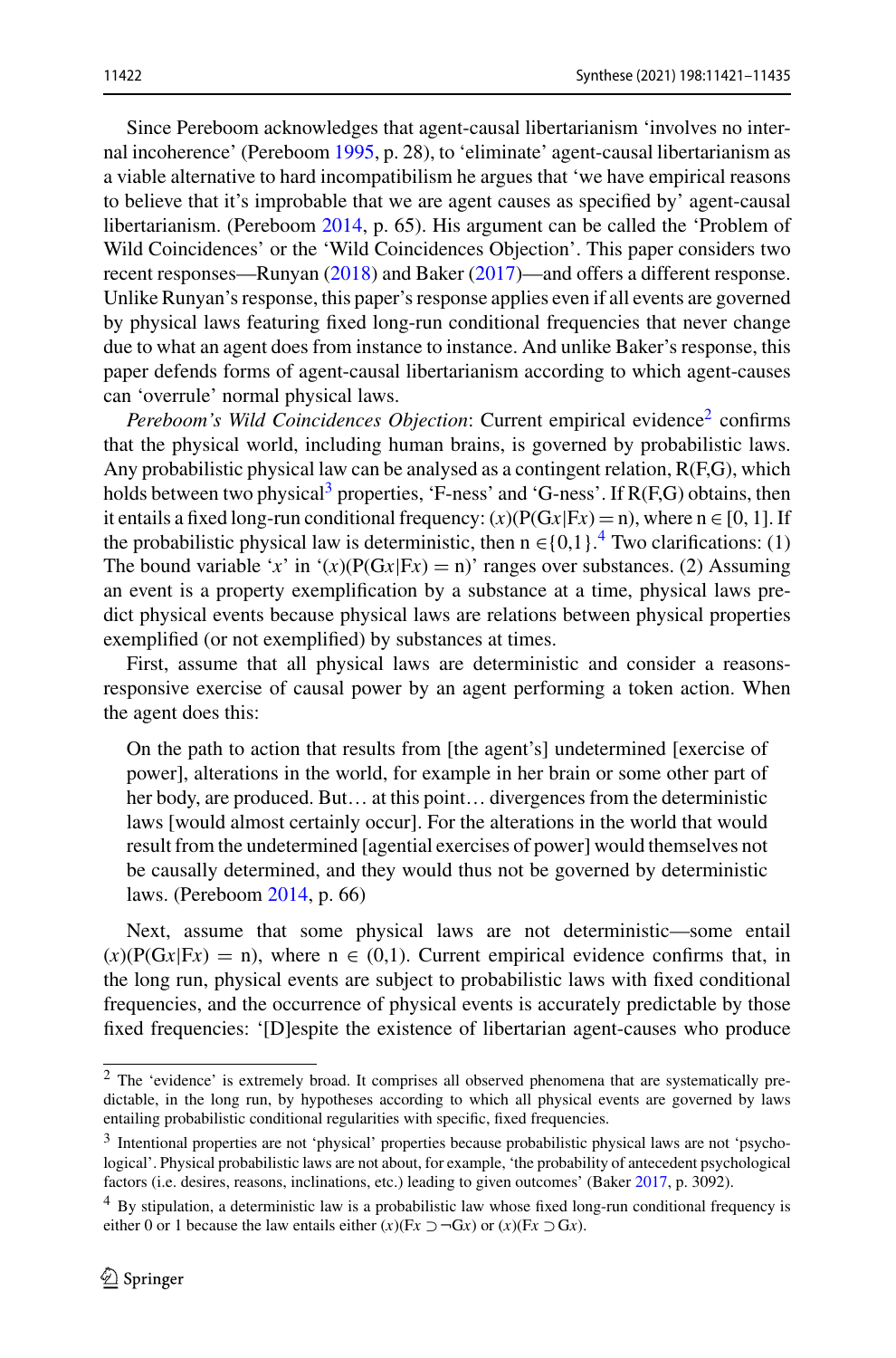effects in the world… the long-run frequencies of events [are] just as [the laws] would predict' (Pereboom [2001,](#page-14-4) p. 81).

If reasons-responsive substances causally contributed to the occurrence of physical events in any possible world, then it would be extremely unlikely, for any fixed n, that  $(x)(P(Gx|Fx) = n)$  in that world if 'F-ness' and 'G-ness' were involved in human choice and action. The causal activity of reasons-responsive substances is entirely independent of and ungoverned by any probabilistic physical laws governing events. So, it would take 'wild coincidences' for that agent-causal activity, over time, to contribute to bringing about physical events in that world such that P(G*x*|F*x*) would be fixed and turn out, specifically, to be n:

The proposal that all or even almost all agent-caused free choices should be for just those possible actions the occurrence of whose [physical] components has an extremely high antecedent… probability, and not for any of the alternatives… involves coincidences so wild as to render the proposal incredible. (Pereboom [2001,](#page-14-4) p. 82)

Pereboom offers an illustration featuring a probabilistic physical law entailing  $(x)$ (P(G $x$ |F $x$ ) = 0.32):

[C]onsider [a] series of possible actions each of which has a physical component whose antecedent probability of occurring is approximately 0.32…. [I]t is overwhelmingly likely that for a large number of instances, these components be actually realized close to 32 percent of the time…. If agent-caused free action were compatible with what according to the statistical law is overwhelmingly likely, then for a large enough number of instances, these possible actions would have to be freely chosen close to 32 percent of the time.... But if the occurrence (or non-occurrence) of these physical components is to be settled by the choices of agent-causes, then their actually being chosen close to 32 percent of the time would constitute a coincidence. (Pereboom [2001,](#page-14-4) pp. 82–83)

Pereboom assumes that the reasons-responsive causal activity of substances making free choices is independent of and unconstrained by the long-run probabilistic laws that govern all physical events. The features of event-causation grounding the fixed long-run conditional frequencies of event-predicting physical laws have no bearing on reasons-responsive exercises of causal power by agents. Pereboom's argument 'conceives of [event-predicting physical] laws as operating in isolation from agentcauses' (Baker [2017,](#page-14-3) p. 3093). So, it would take wild coincidences for agent-causes to '"fit into" an already complete causal picture' (Baker [2017,](#page-14-3) p. 3093).

What if, in a possible world, agent-causes generate long-run deviations from the fixed conditional frequency of any 'alleged' physical law entailing  $(x)(P(Gx|Fx) = n)$ ? In that world: Over the long run, agent-causes prevent n—or any frequency—from being the fixed conditional frequency of the occurrence of physical events in which substances exemplify 'F-ness' or 'G-ness'. Agent-causes prevent any physical, eventpredicting law from entailing  $(x)(P(Gx|Fx) = n)$  for any fixed long-run conditional frequency n. In that world, because of agent-causes, some physical events escape governance by any probabilistic law with a fixed long-run conditional frequency.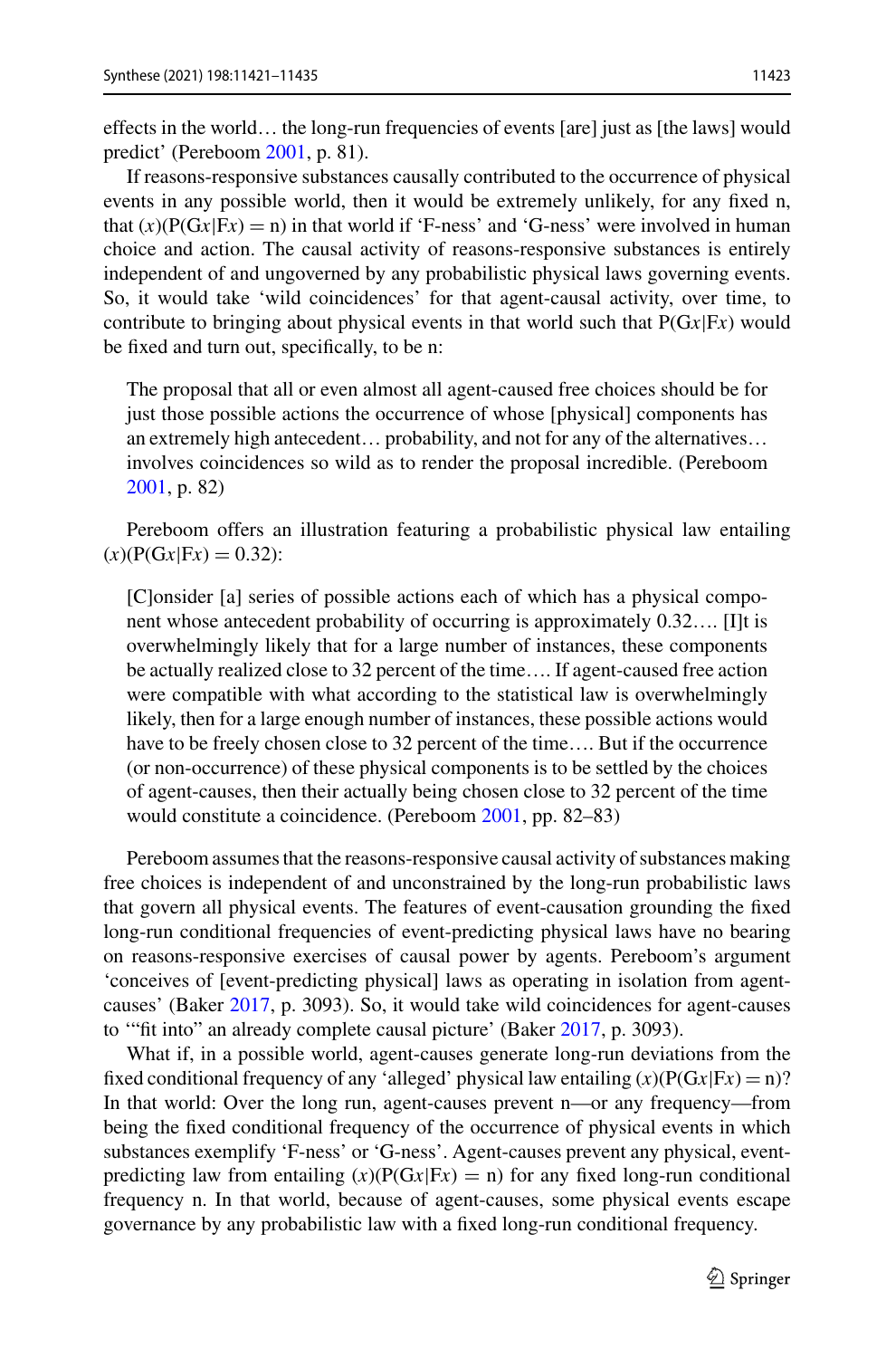To say that agent-causes can *overrule* any physical, event-predicting law is to say that agents could exercise causal power such that some event-types would be ungoverned by any physical law with a fixed long-run conditional frequency. Probabilistic physical laws accurately predict all events in the long run in part because agent-causes do not overrule any physical laws over the long run, even though agentcauses *could* do so. Pereboom argues that it takes extremely unlikely coincidences for agent-causes *not* to do this even though they could.

To summarize, it is a priori extremely improbable that physical laws predicting all events would feature fixed long-run conditional frequencies if substances independently and reasons-responsively exercised causal power when making free choices. Empirical evidence, however, confirms that all events are governed by probabilistic physical laws featuring fixed long-run conditional frequencies. Therefore, it is empirically improbable that agents perform free actions by exercising undetermined reasons-responsive causal power as substances. Current empirical evidence makes it epistemically unlikely that agent-causal libertarianism is true.

The Problem of Wild Coincidences can be formulated as a five-step argument involving epistemically interpreted conditional probabilities. On this epistemic interpretation,  $P(H|E) \in [0, 1]$  is high when: *If* we had good reasons to believe *E*, *then* we would have good reasons to believe *H*.  $P(H|E) \in [0, 1]$  is low when: *If* we had good reasons to believe *E*, *then* we would have good reasons to believe  $\neg H$ .<sup>[5](#page-3-0)</sup> Also,  $P(H|E)$  $=\frac{P(H \cap E)}{P(E)}$ , where  $P(E) \neq 0$ . Assume that:

*h*1 is the proposition that all events are governed by physical laws featuring fixed long-run conditional frequencies;

*h*2 is the proposition that agent-causal libertarianism is true; and

*e* is the proposition that current empirical evidence confirms that all events are governed by physical laws featuring fixed long-run conditional frequencies.

The Problem of Wild Coincidences<sup>6</sup>:

- (I) Necessarily, if we had good reasons to believe *e*, then we would have good reasons to believe *h*1
- $\text{(II)} \ \ \text{P}(h2|h1) = \frac{\text{P}(h2 \cap h1)}{\text{P}(h1)} \approx 0$
- (III)  $P(h2|e)$  is low [from (I), (II)]
- (IV) We have good reasons to believe *e*
- ∴ (V) We have good reasons to believe  $\neg h2$  [from (III), (IV)]

Together, premises (I) and (II) very strongly suggest that<sup>7</sup> (III) If we had good reasons to believe *e*, then we would have good reasons to believe  $\neg h2$ . (IV) is the empirical premise that we have good reasons to believe *e*. Therefore, (V) We have

<span id="page-3-1"></span><span id="page-3-0"></span><sup>&</sup>lt;sup>5</sup> 'P( $H|E$ )  $\in$  [0,1] is low' does *not* mean: If we had good reasons to believe *E*, then we would have no good reasons to believe *H*.

<sup>6</sup> Another version: (I) Necessarily, if we had good reasons to believe *e*, then the epistemic probability of *h*1 would be high. (II) Epistemically, the probability that *h*1 and *h*2 are both true is extremely small. Therefore, (III) Epistemically, *h*2 would be very unlikely, if we had good reasons to believe *e*. (IV) We have good reasons to believe *e*. Therefore, (V) Epistemically, *h*2 is very unlikely: We have good reasons to believe ¬*h*2, that agent-causal libertarianism is false.

<span id="page-3-2"></span> $\frac{7}{1}$  The inference from (I) and (II) to (III) seems unproblematic as a non-deductive inference.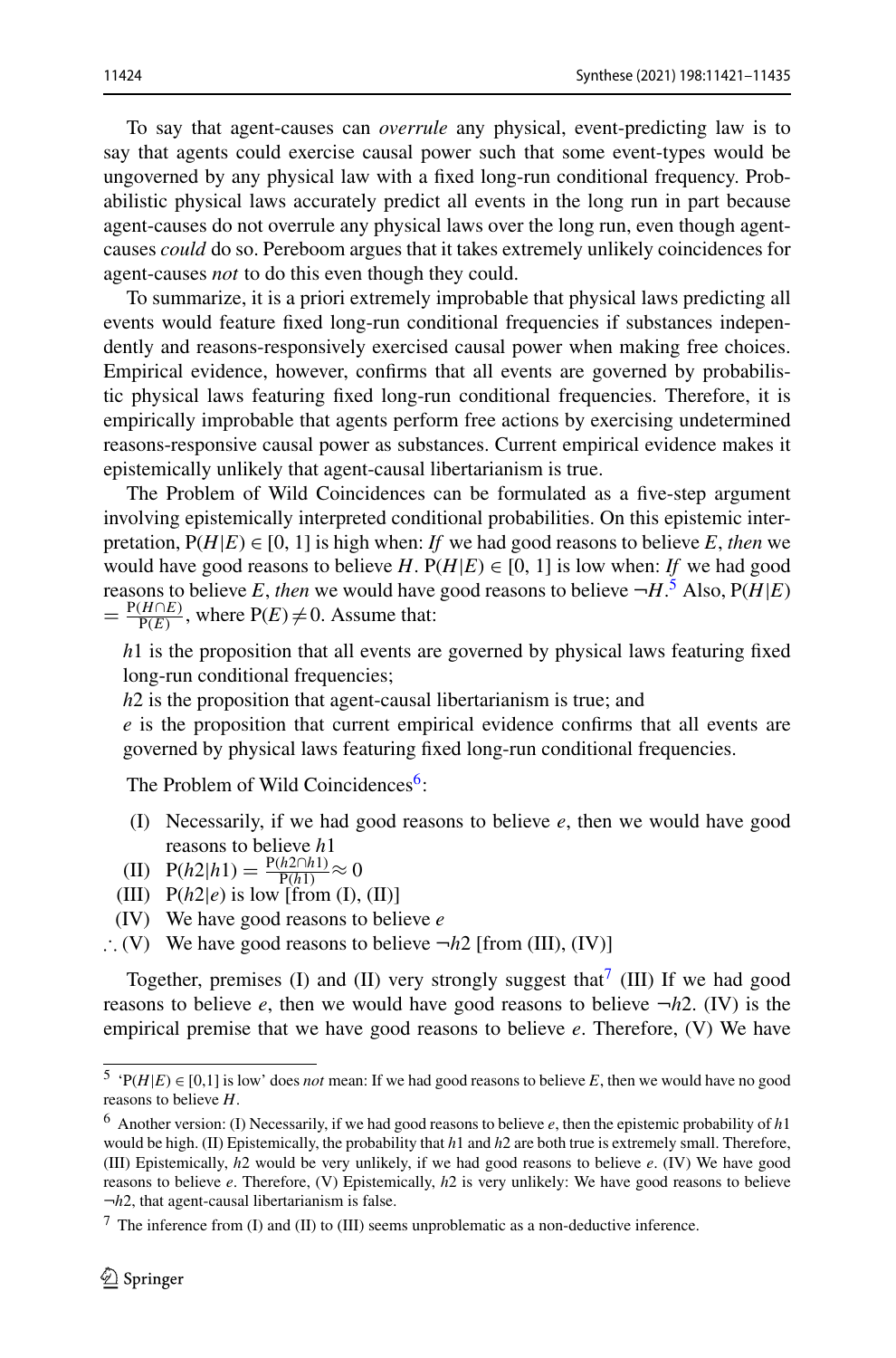good (empirical) reasons to believe agent-causal libertarianism is false. '[W]e have empirical reasons to believe that it's improbable that we are agent causes as specified by [agent-causal libertarianism]' (Pereboom [2014,](#page-14-1) p. 65).<sup>[8](#page-4-0)</sup>

Consider the first premise, (I). (I) is not about the empirical evidence available to us in the actual world. $9$  (I) states that in every possible world in which we have good reasons to believe current empirical evidence confirms that all events are governed by physical laws featuring fixed long-run conditional frequencies, we have good reasons to believe all events are governed by physical laws featuring fixed long-run conditional frequencies.<sup>10</sup> (I) is an 'analytically' true, a priori non-empirical premise.

Consider the second premise, (II), representing the 'wild coincidences' Pereboom argues it would take for agent-causal libertarianism to be true. (II) states that *if* we had good reasons to believe all events were governed by physical laws featuring fixed long-run conditional frequencies, *then* we would have *extremely* good reasons to believe *h*2 is false. Assuming agent-causes exercising free will operate independently of event-predicting physical laws, it would take wild coincidences for us to be in a world in which *both* agent-causal libertarianism is true *and* all events are governed by physical laws featuring fixed long-run conditional frequencies. *If* we had good reasons to believe all events were governed by physical laws featuring fixed longrun conditional frequencies, *then* agent-causal libertarianism would be (extremely!) improbable, epistemically, for us.

#### **2 Runyan's response**

Jason Runyan points out that Pereboom assumes:

[T]he antecedent probability certain behavior will occur applies in each of a number of occasions and is incapable of changing as a result of what one does from one occasion to the next. There is, however, no evidence this assumption is true. Rather, current [empirical] findings from neuroscience… suggest that the antecedent probability that certain behavior will occur fluctuates from one

<span id="page-4-2"></span><span id="page-4-1"></span> $9$  (IV) is.

<span id="page-4-0"></span><sup>&</sup>lt;sup>8</sup> The conclusion of this five-step reconstruction of Pereboom's argument is that we have good empirical reasons to believe agent-causal libertarianism is false, *not* that we have little empirical reason to believe agent-causal libertarianism is true. This reflects the role the Wild Coincidences Objection plays in Pereboom's defence of hard incompatibilism, which involves 'four central arguments' (Baker [2017,](#page-14-3) p. 3086). First, Pereboom argues that 'the kind of free will required for moral responsibility is not based on alternative possibilities, but instead on the… causal history of an action' (Baker [2017,](#page-14-3) p. 3086; Pereboom [2001,](#page-14-4) pp. 1–37). Second, Pereboom invokes the 'Disappearing Agent' objection, (Pereboom [2001,](#page-14-4) pp. 38–50), to argue that an agent's moral responsibility for performing an action requires the agent to be a substance that plays a causal role, as a substance, in the action's aetiology. (At this point, three viable positions remain: agent-causal libertarianism, agent-causal compatibilism, and hard incompatibilism.) Third, Pereboom 'eliminates' agent-causal libertarianism with the Wild Coincidences Objection (Pereboom [2001,](#page-14-4) pp. 69–88). And fourth, he 'eliminates' compatibilism with the 'Four Case' argument, (Pereboom [2001,](#page-14-4) pp. 89–125), leaving hard incompatibilism as the remaining viable position. For the Wild Coincidences Objection to 'eliminate' agent-causal libertarianism as a viable position, its conclusion must be that we have good reasons to 'eliminate' that position, to believe agent-causal libertarianism is false.

 $10$  (IV) adds that, in the actual world, we have good reasons to believe current empirical evidence confirms that all events are governed by physical laws featuring fixed long-run conditional frequencies.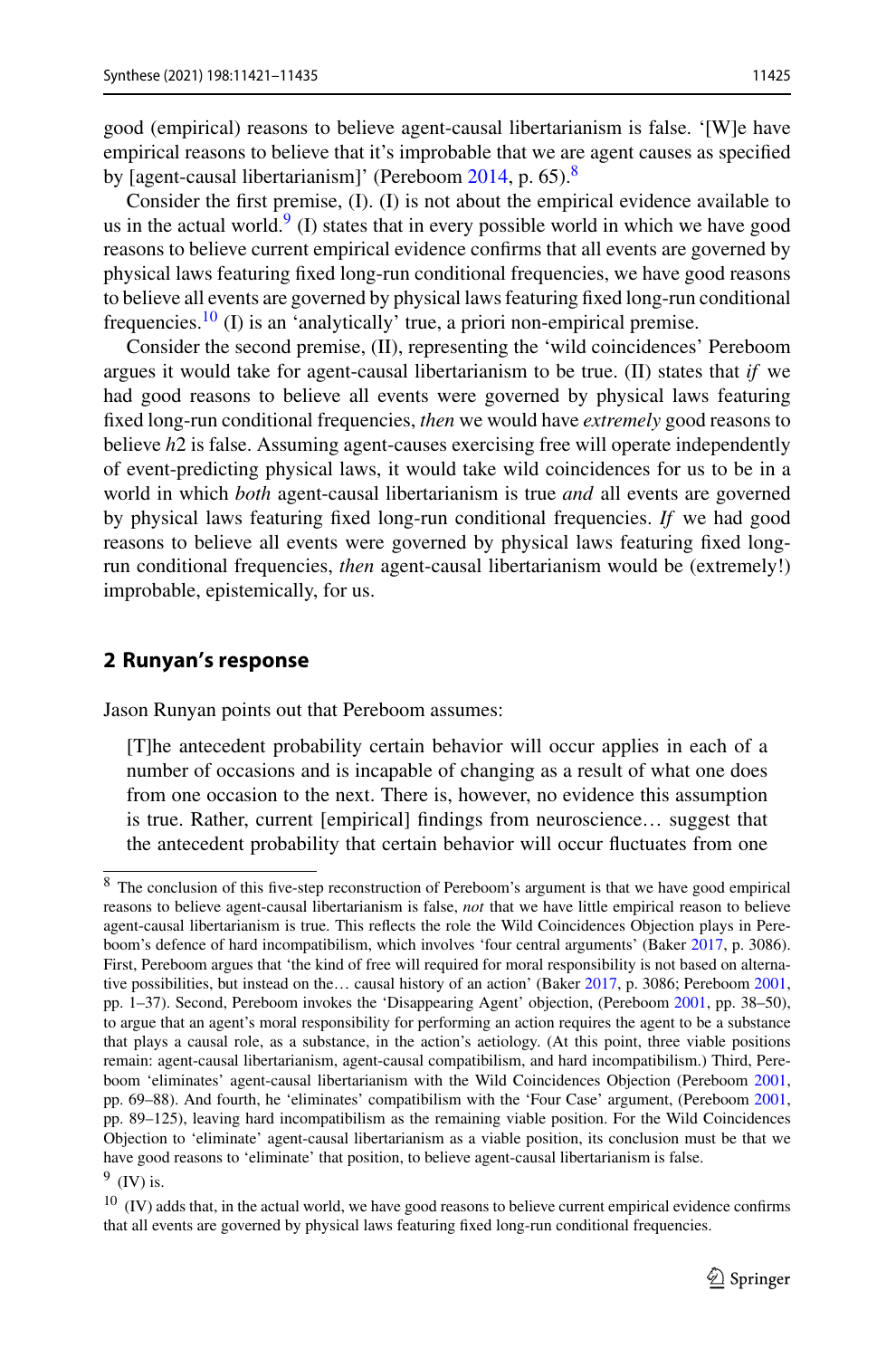occasion to the next and is subject to change depending on what one does. (Runyan [2018,](#page-14-2) p. 4564)

Recall that *e* is the proposition that current empirical evidence confirms that all events are governed by physical laws featuring fixed conditional frequencies, which never fluctuate for any reason, including what an agent does from instance to instance. Runyan describes empirical evidence that some nomological frequencies fluctuate depending on what an agent does from one occasion to the next. This evidence falsifies *e.* Runyan claims there is evidence that there are physical properties involved in human choice and action—say, 'F-ness' and 'G-ness'—such that no physical law entails  $(x)(P(Gx|Fx) = n)$  for any fixed n.

We do not have good reasons to believe *e*—(IV) is false—since current empirical evidence confirms that some physical properties involved in human choice and action escape governance by any probabilistic event-predicting physical law featuring a fixed long-run conditional frequency. And, since we lack good reasons to believe *e*, even if  $P(h2|e)$  is low, we cannot infer that we have good reasons to believe agent-causal libertarianism is false. If (IV) is false, then (V) cannot be inferred confidently, even if (III) is true.

This paper does not question Runyan's argument. If empirical investigation continues to falsify (IV), then the Wild Coincidences Objection remains neutralized. But what if, as more evidence accumulates, we become justified in believing *e* is true?What if we eventually discover good empirical reasons to believe all events *are* governed by physical laws featuring fixed long-run conditional frequencies? Runyan's response would falter. An alternative response, unaffected by empirical discovery, might question (II), whether it is true a priori that  $P(h2|h1) \approx 0$ . Jordan Baker's response does just this for 'integrationist, reconciliatory' agent-causal libertarianism.

### <span id="page-5-0"></span>**3 Baker's response**

Baker's response to the Wild Coincidences Objection begins with Pereboom's taxonomy of agent-causal views, which includes a term concerning '*how* the agent-cause acts in relation to the rest of the world… either the agent-cause follows the normal physical laws of the universe, or… the agent-cause can "overrule" the normal physical laws of the universe' (Baker, p. 3087). When agent-causes cannot overrule normal physical laws, the form of agent-causalism is *reconciliatory*. As explained, Pereboom's argument targets *non*-reconciliatory forms of agent-causalism according to which agents can overrule normal physical laws by generating long-run deviations from any fixed conditional frequency, even though agents do not do so.

Following Randolph Clarke, Baker describes an *integrated* form of reconciliatory agent-causalism that explains why agents cannot overrule normal physical laws. Exercises of substance-causal power by agents making free choices are 'governed along with' event-causation by the event-predicting physical laws:

It [is] (nomologically) impossible, when an agent-causal power is exercised, for the agent alone to cause an event. Causation by appropriate agent-involving events… [is] required in every instance of agent causation…. [W]hen [an] agent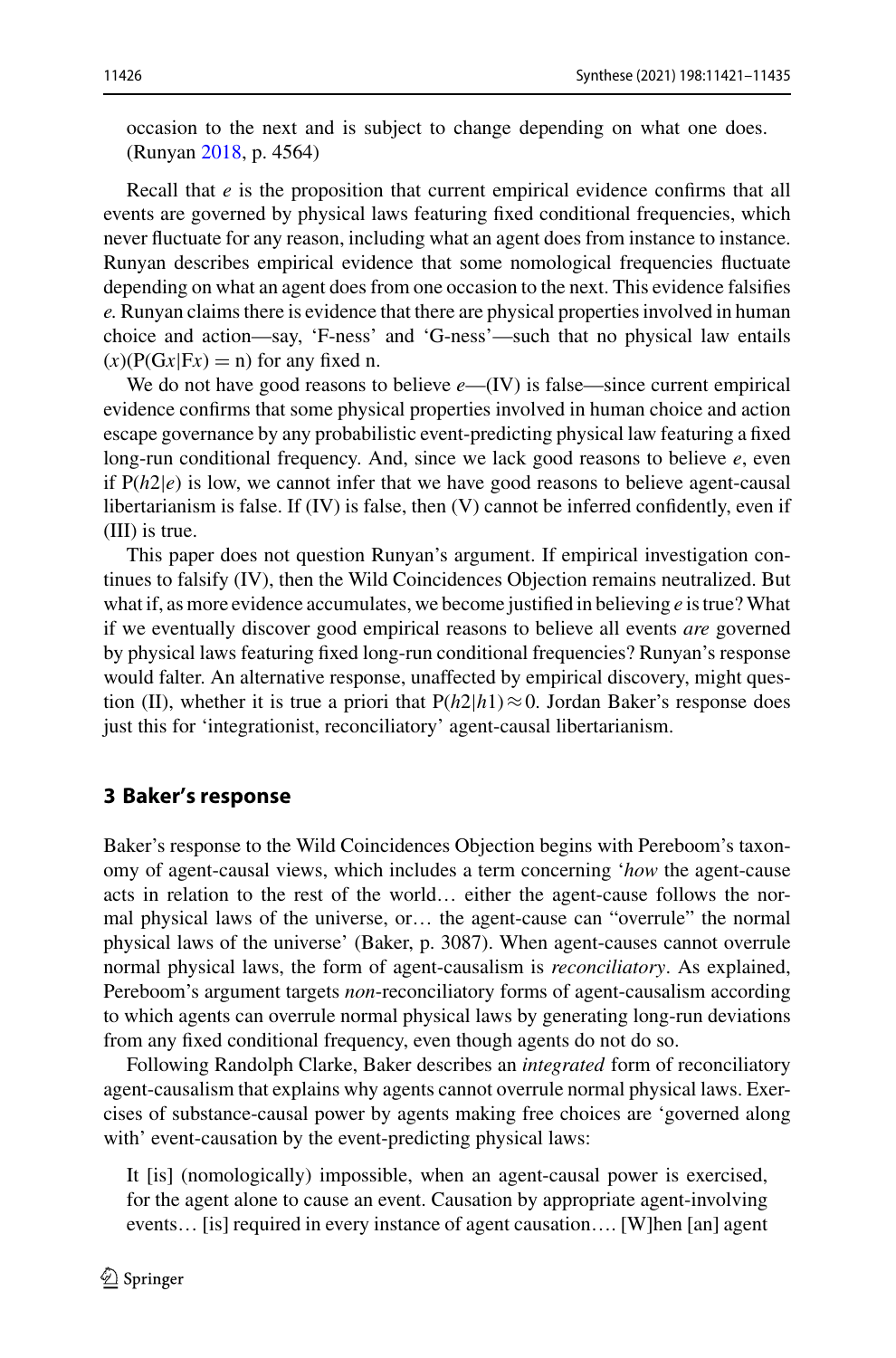possessing… agent-causal power acts, it [is] (nomologically) impossible for her action to be caused only by events; it will, as a matter of natural law, be caused by her as well. (Clarke [2003,](#page-14-5) p. 145)

Under this integrated approach:

[A]gent-causes are best understood as already part of the laws of nature…. [A]gent-causes are already built into the microphysical laws. Thus, there is no space to consider how the action of an agent-cause just so happens to follow the physical probabilities because the agent-cause is already described when considering the probabilities. (Baker [2017,](#page-14-3) p. 3093)

Baker's response to the Problem of Wild Coincidences defends an integrated, reconciliatory agent-causal view. Pereboom's Problem of Wild Coincidences does not show the following to be improbable: A form of agent-causal libertarianism such that agent-causes cannot overrule physical laws because their integrated causal influence as co-producers of free actions is already 'built into' and 'described' by the fixed long-run conditional frequencies of those laws.

Limiting the target of the Wild Coincidences Objection to integrated, reconciliatory agent-causal libertarianism, its first three steps<sup>[11](#page-6-0)</sup> become the following, where  $h2^*$  is the proposition that integrated, reconciliatory agent-causal libertarianism is true:

- (I) Necessarily, if we had good reasons to believe *e*, then we would have good reasons to believe *h*1
- $(H)*$  P( $h2^*|h1) \approx 0$
- ∴ (III)\*  $P(h2^*|e)$  is low [from (I), (II)<sup>\*</sup>]

Is (II)\* true? Is it true that, *if* we had good reasons to believe *h*1, *then* we would have extremely good reasons to believe *h*2\* was false? Assume we had good reasons to believe *h*1. Under integrated, reconciliatory agent-causalism, no long-run deviations from the fixed frequencies featured in the physical laws governing all events occur. So, integrated, reconciliatory agent-causalism would fit seamlessly with what we had good reasons to believe—that all events were governed by physical laws featuring fixed long-run conditional frequencies. We would not know whether integrated, reconciliatory agent-causalism is true or agent-causalism is false: '[W]ithin an integrationist framework, empirical considerations alone [could not] provide evidence against a reconciliatory agent-cause' (Baker [2017,](#page-14-3) p. 3094). Thus, our having good reasons to believe *h*1 would not give us extremely good reasons to believe integrated, reconciliatory agent-causal libertarianism is false, *i.e.*,  $\neg (P(h2^*|h1) \approx 0)$ .

Limiting the target of Pereboom's objection to integrated, reconciliatory agentcausal libertarianism,  $(II)^*$  is false. If  $(II)^*$  is false, then  $(III)^*$  cannot be inferred confidently, even though (I) is true. And without  $(III)^*$ , even if  $(IV)$  is true, we cannot confidently infer  $(V)^*$ , that we have good reasons to believe  $-h2^*$ —that integrated, reconciliatory agent-causal libertarianism is false.

This paper does not question Baker's argument. If we limit the discussion to integrated, reconciliatory forms of agent-causal libertarianism, then, as explained,

<span id="page-6-0"></span><sup>&</sup>lt;sup>11</sup> (IV) remains the same, and the last step of the modified objection becomes:  $(V)^*$  We have good reasons to believe  $-h2^*$ .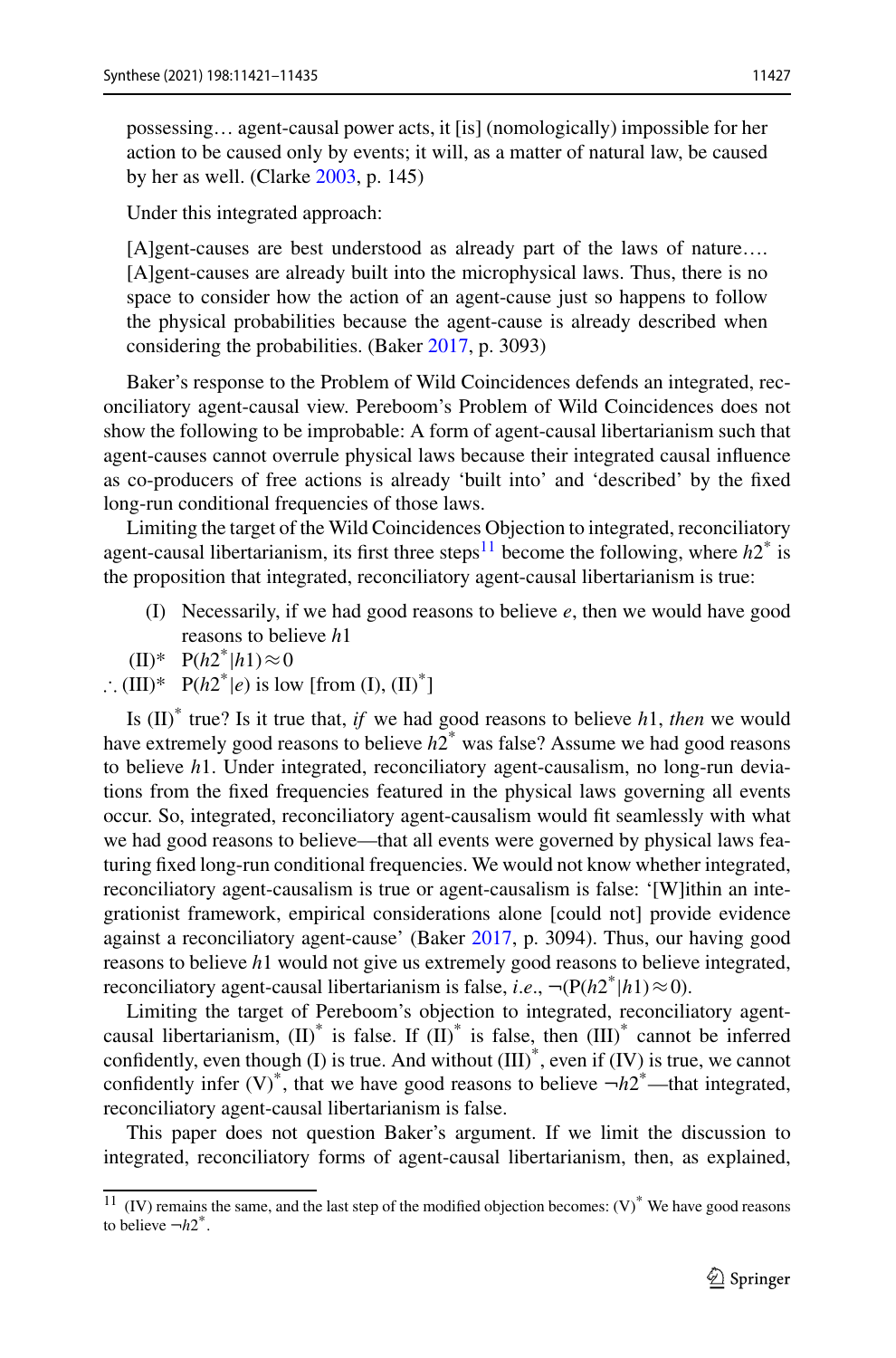$\neg (P(h2^*|h1) \approx 0)$ . No longer must 'wild coincidences' be occurring for long-term deviations from the fixed frequencies of event-predicting, physical laws not to occur. Integrated, reconciliatory agent-causal libertarianism is safe from the Problem of Wild Coincidences.

Unlike Baker's response, the next section's response to the Wild Coincidences Objection grants Pereboom's assumption that the reasons-responsive causal activity of substances making free choices is independent of and unconstrained by the longrun probabilistic physical laws governing all events. It accepts that agent-causes do not overrule normal physical laws even though they can. It accepts that physical laws accurately predicting events in the long run have the fixed conditional frequencies they do because of the nature of event-causation only and that the causal influences of agents over time could interfere with this but do not.

## **4 A different response**

This section's response to the Problem of Wild Coincidences lifts Sect. [3'](#page-5-0)s restriction to integrated, reconciliatory agent-causal libertarianism. For the sake of argument, it grants Pereboom's assumptions that: (i) The reasons-responsive causal activity of substances making free choices is entirely independent of the long-run probabilistic physical laws that govern all events; and (ii) Agent-causes do not overrule normal physical laws even though they can. Recall the Wild Coincidences Objection:

- (I) Necessarily, if we had good reasons to believe *e*, then we would have good reasons to believe *h*1
- $\text{(II)}$  P(*h*2|*h*1) =  $\frac{\text{P}(h2 \cap h1)}{\text{P}(h1)}$  ≈ 0
- (III)  $P(h2|e)$  is low [from (I), (II)]
- (IV) We have good reasons to believe *e*
- ∴ (V) We have good reasons to believe ¬*h*2 [from (III), (IV)]

What a priori reasons are there to believe that (II),  $P(h2|h1) = \frac{P(h2 \cap h1)}{P(h1)} \approx 0$ , is true once Sect. [3'](#page-5-0)s restriction is lifted? (II)'s extremely small value assignment to P(*h*2|*h*1) represents the idea that it would take 'wild coincidences' for the longrun exercise of reasons-responsive substance-causal power—ungoverned by physical, event-predicting laws—not to overrule those laws by generating long-run deviations from the laws' fixed conditional frequencies. (II) is not an empirical premise. Any reason we have to believe (II) is independent of any empirical evidence *e* refers to. Do we have any such '*e*-independent' a priori reasons to believe  $\frac{P(h2 \cap h1)}{P(h1)} \approx 0$ ? If we have no such a priori reasons, then the Problem of Wild Coincidences fails as an empirical objection to agent-causal libertarianism.

Consider a probability space:  $(\Omega, \Sigma, P)$ .  $\Omega$  is the collection of all possible worlds, interpreted as maximal states of affairs.  $\Sigma$  is a  $\sigma$ -algebra on  $\Omega$  containing all and only subsets of  $\Omega$  measurable by P. Subsets of  $\Omega$  are sets of possible worlds, and sets of possible worlds are interpreted as states of affairs, or propositions. So interpreted,  $\Sigma$ is the collection of all propositions measurable by P, including 'the necessarily true proposition',  $\Omega$ , and 'the necessarily false proposition',  $\emptyset$ . P is the probability space's measure, a function assigning each measurable proposition in  $\Sigma$  a probability, n  $\in$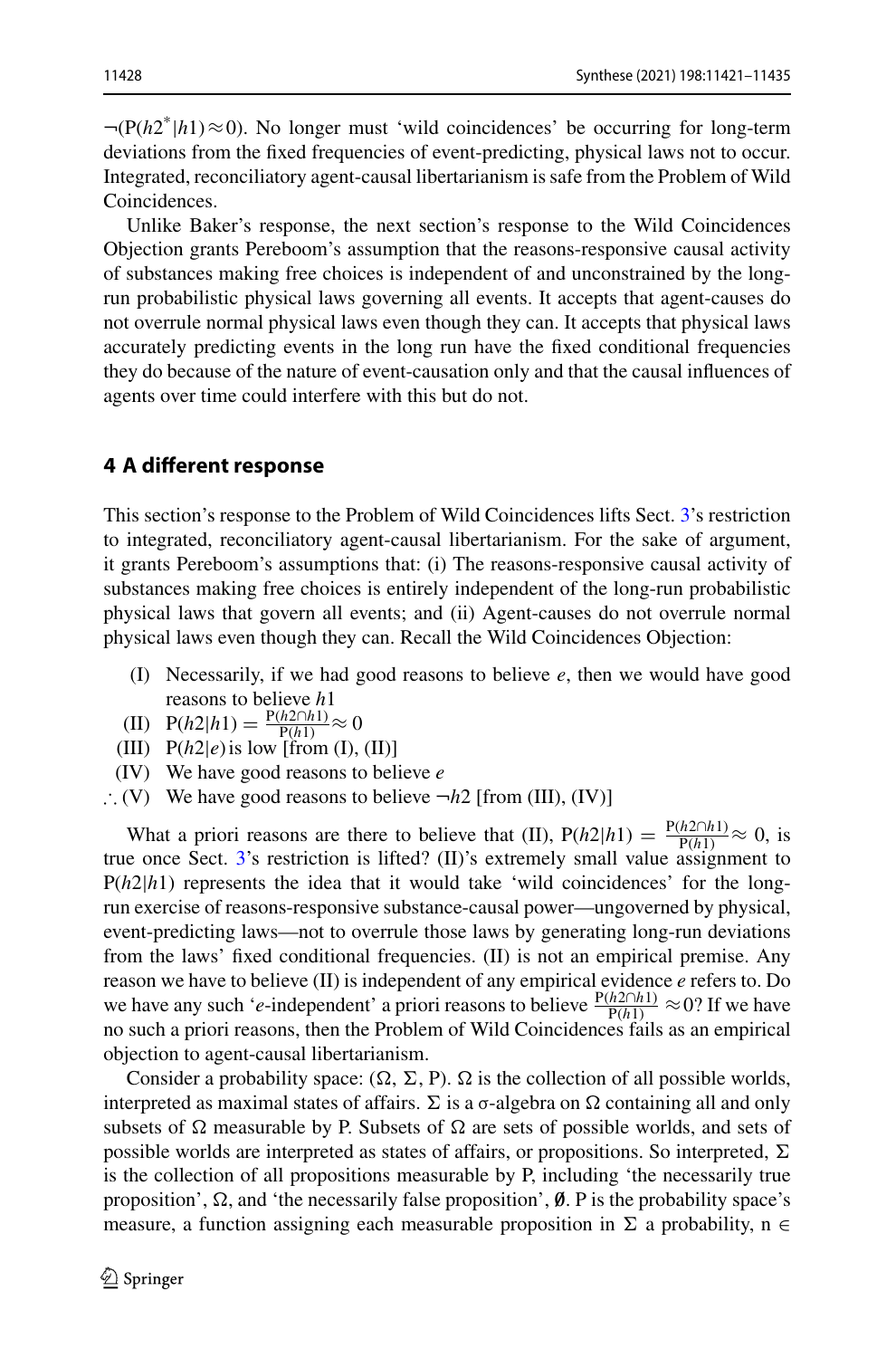[0,1]. ' $P(\Omega) = 1$ ' represents an epistemic probability of 100 percent that the actual world,  $\alpha$ , is a possible world; ' $P(\emptyset) = 0$ ' represents an epistemic probability of zero percent that  $\alpha$  is not a possible world; ' $P(h2 \mid h1) = j \in [0,1]$ ' represents an epistemic probability of *j* that  $\alpha$  entails ( $h1\&h2$ ); 'P( $h1$ ) =  $k \in [0,1]$ ' represents an epistemic probability of *k* that α entails *h*1. Diagrammatically:

<span id="page-8-1"></span>



<span id="page-8-2"></span>



 $P(h2|h1) = \frac{P(h2 \cap h1)}{P(h1)} \approx 0$  if and only if  $\frac{1}{k} \approx 0$ . Since  $k \le 1$ ,  $\frac{1}{k} \approx 0$  only if *j* is extremely small. So, the Problem of Wild Coincidences provides us no good empirical reasons to believe agent-causal libertarianism is false unless we have good a priori reasons to believe *j* is extremely small. *j* is extremely small if and only if: (i)  $(h2 \cap h1)$  is measurable by P and (ii)  $P(h2 \cap h1) \approx 0$ . Therefore, we have good a priori reasons to believe *j* is extremely small only if we have good a priori reasons to believe (i) and good a priori reasons to believe (ii).

Do we have good, *e*-independent a priori reasons to believe  $(h2 \cap h1)$  is measurable by P? We have no grounds to doubt the Axiom of Choice or that  $(\Omega, \Sigma, P)$  is isomorphic to a Lebesgue measure space or another type of space with non-measurable subsets. (If  $(\Omega, \Sigma, P)$  is isomorphic to a Lebesgue measure space, then there are as many nonmeasurable propositions as measurable ones.)<sup>12</sup> What  $e$ -independent a priori reason do we have to believe  $(h2 \cap h1)$  is measurable by P? Whether or not P is a Lebesgue measure, P *could* be defined as assigning a value  $n \in [0,1]$  to  $(h2 \cap h1)$  by fiat. But

<span id="page-8-0"></span><sup>&</sup>lt;sup>12</sup> I thank an anonymous reviewer for identifying and clarifying these technical points.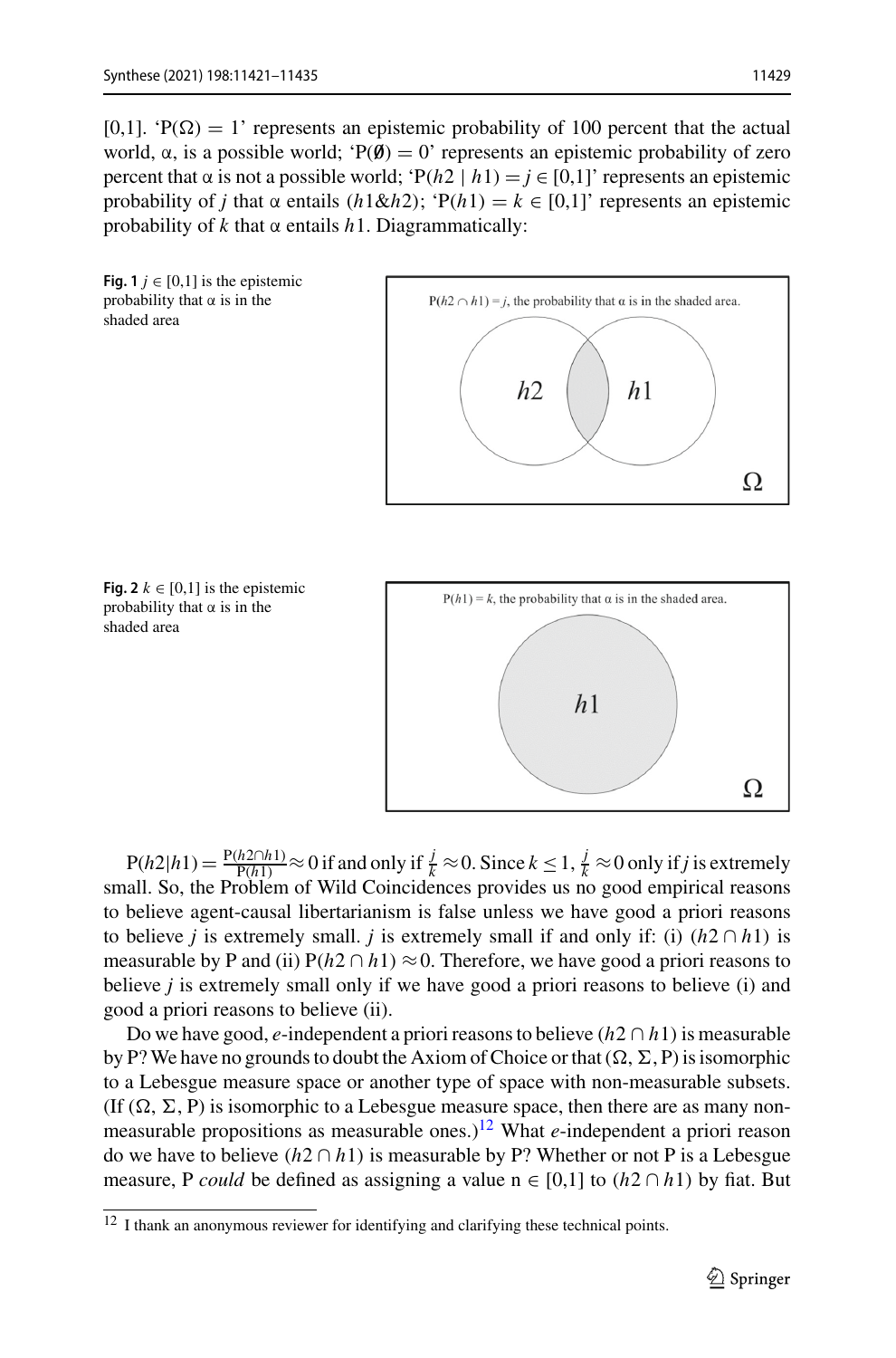what non-arbitrary, *e*-independent a priori reasons could motivate such a definitional stipulation? What value n is to be assigned? And what non-arbitrary, *e*-independent a priori reasons motivate assigning *that* value to  $(h2 \cap h1)$ ?

In the absence of any non-arbitrary, *e*-independent a priori reasons to assign *any* value n ∈ [0,1] to  $(h2 \cap h1)$ , we lack good a priori reasons to believe  $(h2 \cap h1)$  is measurable by P. We have good a priori reasons to believe *j* is extremely small only if we have good a priori reasons to believe  $(h2 \cap h1)$  is measurable by P. The Problem of Wild Coincidences gives us good empirical reasons to disbelieve agent-causal libertarianism only if we have good a priori reasons to believe *j* is extremely small. Therefore, the Problem of Wild Coincidences does not give *us* good empirical reasons to disbelieve agent-causal libertarianism unless *we* have non-arbitrary, *e*-independent a priori reasons to assign a value  $n \in [0, 1]$  to  $(h2 \cap h1)$ . And for the Problem of Wild Coincidences to give *us* good empirical reasons to disbelieve agent-causal libertarianism, *we* must have *e*-independent a priori reasons to assign an extremely small value to (*h*2 ∩ *h*1).

Imagine that Perry is a hard incompatibilist who endorses the Problem of Wild Coincidences. Does Perry have any *e*-independent a priori reasons to believe  $j = P(h2 \cap h1)$  is extremely small? In possible worlds in the shaded area in Fig. [1,](#page-8-1) agent-causal libertarianism is true and there are no long-run deviations from event-predicting physical laws. Not all worlds in Fig. [1'](#page-8-1)s shaded area have  $\alpha$ 's physical laws. But, whatever long-run event-predicting probabilistic physical laws those worlds have, libertarian agent-causes in those worlds can overrule those laws even though they do not. Two 'candidate' *e*-independent reasons to believe  $j = P(h \cdot 2 \cap h \cdot 1)$  is extremely small will now be considered.

*First Candidate Reason:* Consider two transfinite sets. S1 contains every state of affairs in which libertarian agent-causes capable of doing so generate long-run 'deviations' from some 'alleged' event-predicting probabilistic physical laws. In all states of affairs in S1, *h*2 is true, but *h*1 is false—some physical events escape governance by laws featuring fixed long-run conditional frequencies. S2 contains every state of affairs in which libertarian agent-causes capable of doing so do not generate long-run 'deviations' from event-predicting physical laws, and all physical events are governed by such laws. In all states of affairs in S2, both *h*1 and *h*2 are true.

Perry's first 'candidate' *e*-independent reason to believe *j* is extremely small is that S1 seems much 'larger' to him than S2. A priori, there seem to be many more possible ways for libertarian agent-causes capable of generating long-run deviations to generate such deviations than possible ways for them not to. When Perry focuses on one lengthy possible state of affairs in which no long-run deviations occur despite the ongoing independent causal activity of agents performing free actions, an arbitrarily large number of equally lengthy possible states of affairs in which those free agents overrule at least one physical law can be 'brought to mind'. He thereby intuits, a priori, that *j* is extremely small.

Now imagine Libby, an agent-causal libertarian who disagrees with Perry about (II). She replaces (II) with  $(II)'$  and argues as follows that agent-causal libertarianism is epistemically very likely for us: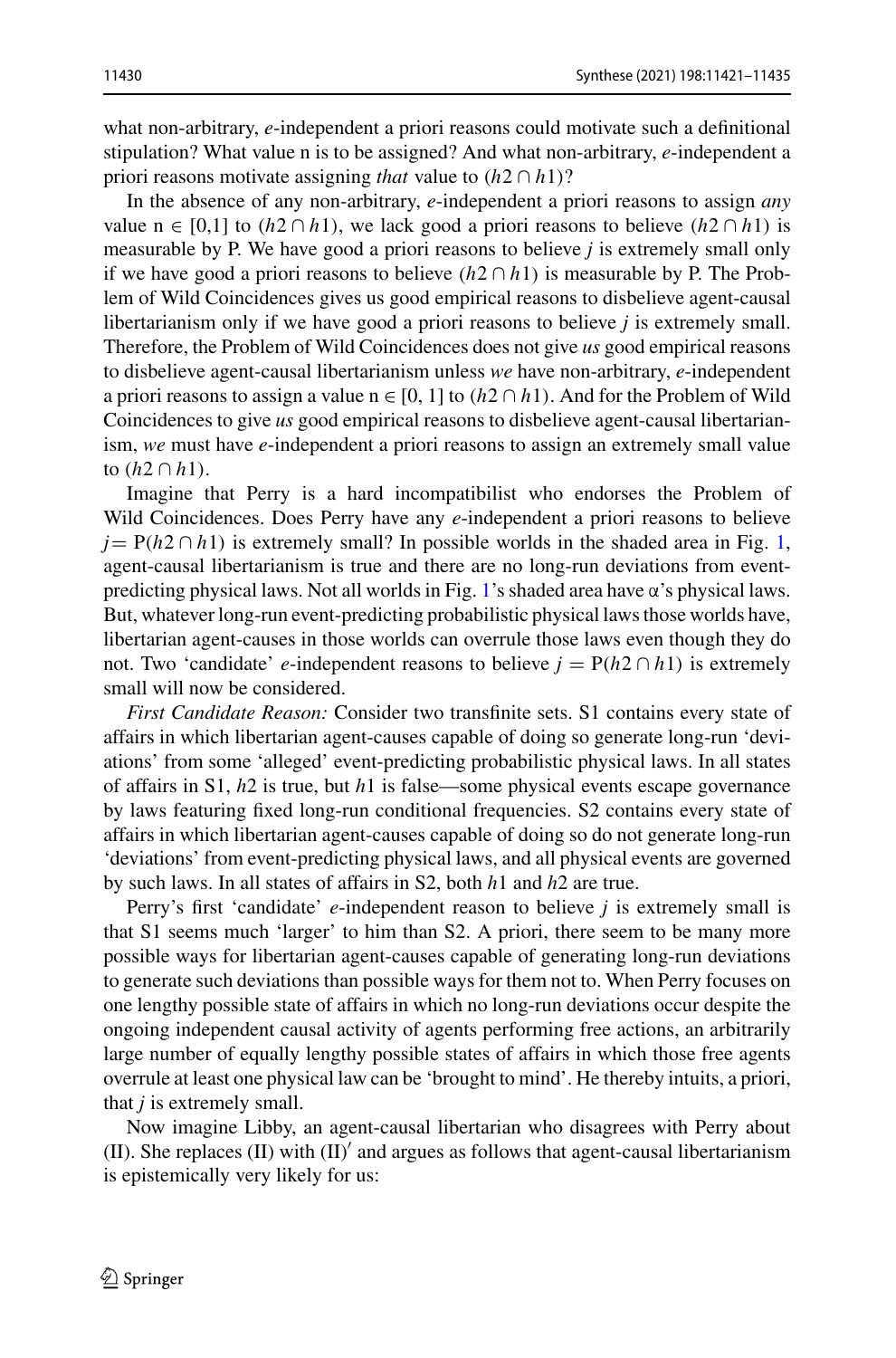- (I) Necessarily, if we had good reasons to believe *e*, then we would have good reasons to believe *h*1
- $(H)'$  P(*h*2|*h*1) =  $\frac{P(h2 \cap h1)}{P(h1)}$  ≈ 1
- $\text{(III)}' \quad \text{P}(h2|e) \text{ is high [from (I), (II)']}$
- (IV) We have good reasons to believe *e*
- ∴ (V)<sup> $\prime$ </sup> We have good reasons to believe *h*2 [from (III)<sup>'</sup>, (IV)]

To apply an analysis to (II)' similar to the preceding analysis of (II):  $P(h2|h1) =$  $\frac{P(h2 \cap h1)}{P(h1)} \approx 1$  if and only if  $\frac{j}{k} \approx 1$ , where *j* is the likelihood that  $\alpha$  is in the shaded area in Fig. [1,](#page-8-1) and *k* is the likelihood that  $\alpha$  is in the shaded area in Fig. [2.](#page-8-2) The more reason we have to believe  $j \approx k$ , the more reason we have to believe  $\frac{j}{k} \approx 1$  and (II)<sup>'</sup> is true. The less reason we have to believe *j*  $\approx k$ , the less reason we have to believe  $\frac{j}{k} \approx 1$  and (II) is true. Libby's argument gives us good *empirical* reasons to believe agent-causal libertarianism only if we have good a priori reasons to believe  $j \approx k$ .

Imagine that Libby believes  $j \approx k$  because S2 seems much 'larger' to her than S1. A priori, there seem to be many more possible ways for libertarian agent-causes capable of generating long-run deviations not to generate such deviations than possible ways for them to do so. When Libby focuses on one lengthy possible state of affairs in which long-run deviations occur due to the ongoing independent causal activity of agents performing free actions, an arbitrarily large number of equally lengthy possible states of affairs in which those free agents never overrule any physical laws can be 'brought to mind'. She thereby intuits, a priori, that  $j \approx k$ .

From an a priori 'point of view from eternity', Perry's intuition and Libby's intuition are on a par with each other. Each intuition is undergirded by a similar a priori reflection on the 'conceptual space' of all possible states of affairs. Their reflections symmetrically 'oppose' one another and, when 'fed into' the same five-step 'argument form' at the second step, each generates the opposite conclusion about what we have good empirical reasons to believe about agent-causal libertarianism. Consider Fig. [3:](#page-10-0)



<span id="page-10-0"></span>**Fig. 3** This figure divides ( $h2 \cup h1$ ) into three regions from left to right: ( $h2 \cap h1^c$ ), ( $h2 \cap h1$ ), and ( $h2^c \cap h1$ ) *h*1)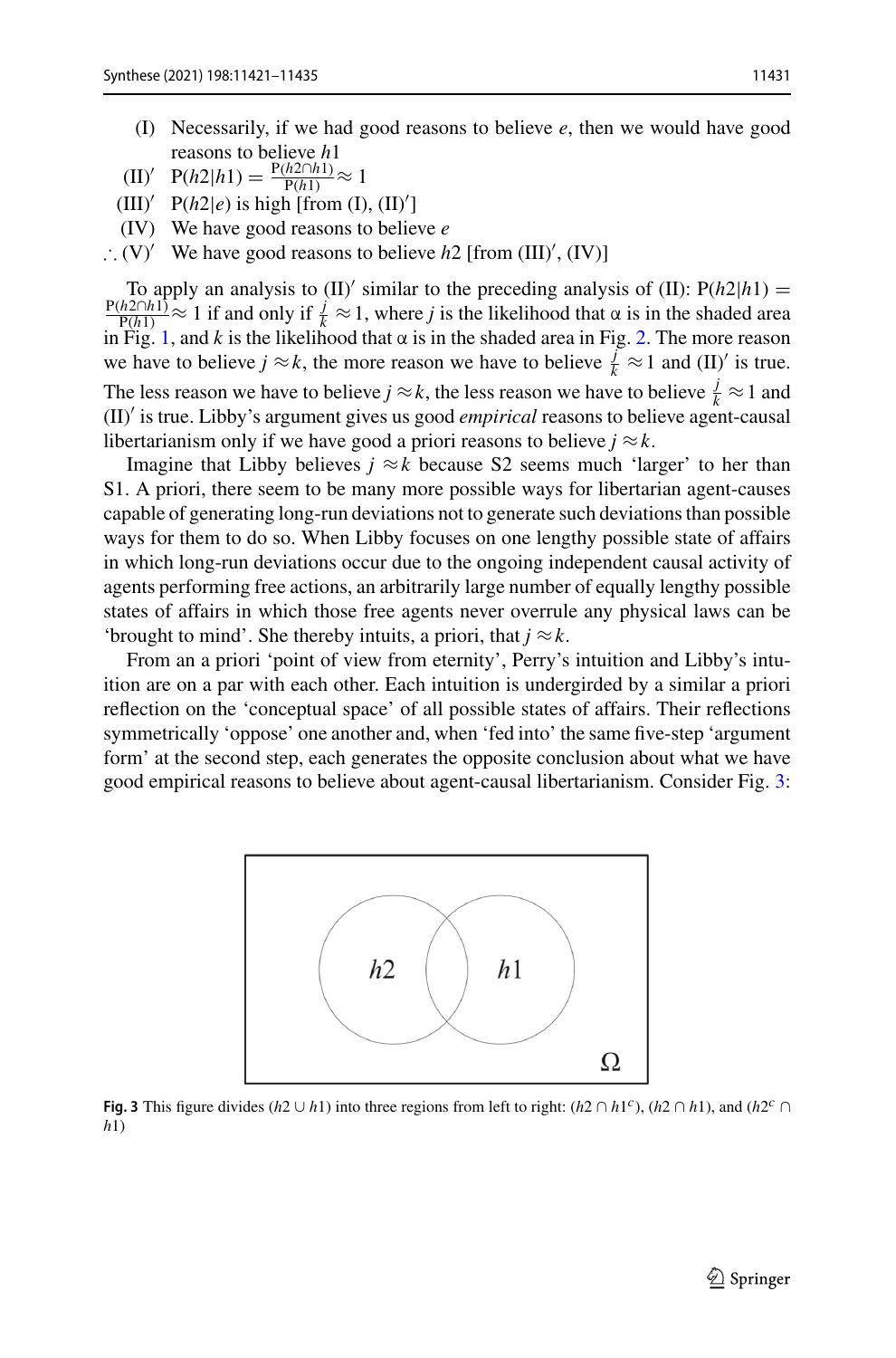Perry's intuition convinces him that  $P(h2 \cap h1) \approx 0$ , and Libby's intuition convinces her that  $P(h2^c \cap h1) \approx 0$ . But what intuitive, *e*-independent a priori basis (not begging any questions) could give *us* any more reason to believe  $P(h2 \cap h1) \approx 0$  than to believe  $P(h2^c \cap h1) \approx 0$ ? No such basis exists, unless we can accurately, reliably, and directly intuit, a priori, the 'sizes' (in the 'probability measure' sense) of transfinite subsets of possible worlds in  $\Omega$ . We have no such ability. None of this shows Perry's belief that *j* is extremely small or Libby's belief that  $j \approx k$  is false. But it does show Perry has no good *e*-independent a priori reasons to believe *j* is extremely small, any more than Libby has any good *e*-independent a priori reasons to believe *j* ≈*k*.

*Second Candidate Reason:* Perry might have a different *e*-independent reason<sup>13</sup> to believe *j* is extremely small consisting of part of his reasoning. Perhaps Perry is making an *e*-independent abductive inference, which is *e*-independent in that it is available in any possible world in which *h*1 is true and empirical evidence (not necessarily the same as the empirical evidence available to *us* in the actual world) confirms *h*1. Imagine a possible world,  $W \neq \alpha$ , in which: (i) Carey exists; (ii) *h*1 is true; and (iii) Carey has good empirical evidence (different from the empirical evidence available to us in  $\alpha$ ) that *h*1 is true. In *W*, Carey argues that agent-causal libertarianism is probably false (in *W*) as follows:

There must be some explanation why *h*1 is true (in *W*). Whatever that explanation is, call it 'ε'. Does ε entail  $-h2$  or not?<sup>14</sup> It would be simpler if ε entailed ¬*h*2. If *h*2 were true (in *W*), then I would need to explain why agent-causes do not overrule event-predicting physical laws (in *W*) even though they could. I can't see what that explanation might be. If  $\neg h2$ , then there would be less to explain. The empirical evidence I have (in *W*) gives me good reasons to believe *h*1 (in *W*). And having good reasons to believe *h*1 (in *W*), combined with an abductive inference to the best explanation of *h*1, gives me good reasons to believe ε, the simplest explanation of *h*1, is true (in *W*). Whatever ε's details are, for ε to be the simplest explanation of *h*1, ε must at least entail ¬*h*2. So, my abductive explanatory reason to believe ε (in *W*) is also a good reason to believe  $\neg h2$  (in *W*). In sum: Given the empirical evidence I have (in *W*) that all events are governed by physical laws featuring fixed long-run conditional frequencies, I have good reasons to believe agent-causal libertarianism is false (in *W*). I conclude that agent-causal libertarianism is probably false (in *W*).

<span id="page-11-1"></span><span id="page-11-0"></span><sup>13</sup> Arguably, this 'candidate' reason is not an a priori reason. But it is, in a sense, *e*-independent, and considering it is illuminating.

<sup>14</sup> There are two ways <sup>ε</sup> might not entail <sup>¬</sup>*h*2: <sup>ε</sup> entails *<sup>h</sup>*2 or <sup>ε</sup> entails neither *<sup>h</sup>*2 nor <sup>¬</sup>*h*2.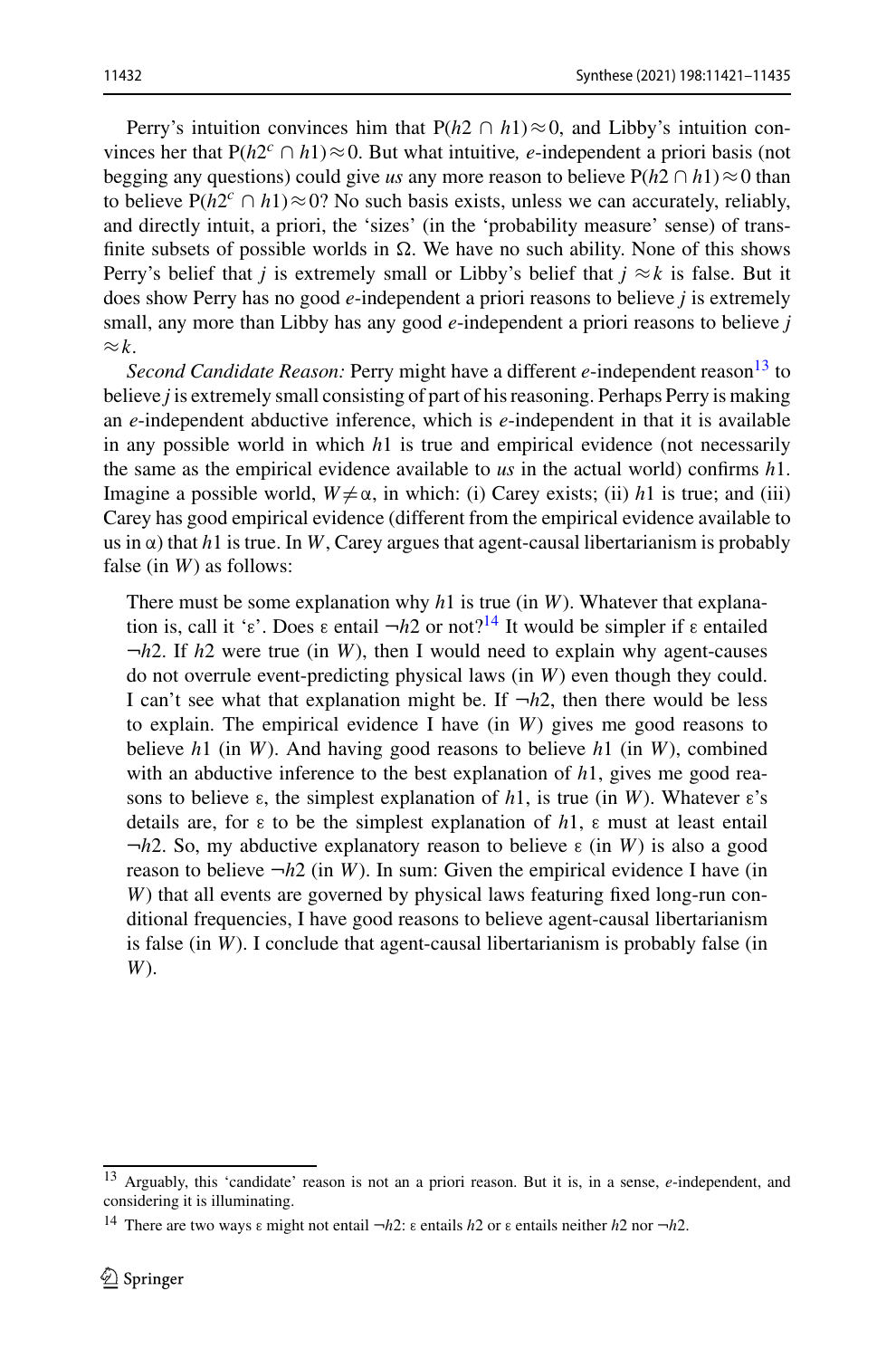Where in the foregoing is any reason for Carey to believe *j* is extremely small and (II) is true? Consider Fig. [4:](#page-12-0)

<span id="page-12-0"></span>



Carey must believe the evidence he has that *h*1 is true in *W* gives him an extremely good reason to believe he is in a possible world, *W*, located inside the *h*1 circle and outside the shaded area in Fig. [4.](#page-12-0) Once he believes he is there, he believes agent-causal libertarianism is false in *W* because his possible world is in the complement of the *h*2 circle. How does Carey get from having good reasons to believe he is in the *h*1 circle to being confident he is not in the shaded area in Fig. [4?](#page-12-0) There seems to be only one way—by assuming that, relative to  $\Omega$ , the density of possible worlds in the shaded area in Fig. [4](#page-12-0) is extremely small and that *j* is extremely small. Does this mean that the second 'candidate' *e*-independent reason to believe *j* is extremely small, a reason embodied in Carey's abductive inference on the way to concluding he has good reasons to believe  $\neg h2$ , is the assumption that *j* is extremely small? Something must have gone wrong. The second 'candidate' *e*-independent reason to believe *j* is extremely small is supposed to be an abductive inference, not the assumption that *j* is extremely small.

Reconsider the abductive inference that Carey (and, perhaps, Perry) make on their way to concluding they have good reasons to believe agent-causal libertarianism is false in their worlds. Their empirical evidence confirms *h*1 is true. There must be an explanation,  $\varepsilon$ , of  $h1$ .<sup>15</sup> In one sense, the explanation of  $h1$  would be 'simpler' if ε entailed ¬*h*2. Perhaps Carey and Perry have good reasons to believe ¬*h*2 if an explanation's simplicity is a good reason to believe it and anything it entails.<sup>16</sup> Perhaps what gets Carey and Perry from being confident they are in the *h*1 circle to being confident they are in the complement of the *h*2 circle is the simplicity of ε, a simplicity that ε has only if ε entails ¬*h*2.

Assume  $\varepsilon$ 's simplicity as an explanation of h<sub>1</sub> is a good reason to believe that  $\varepsilon$ , and therefore any proposition  $\varepsilon$  entails, is true. If  $\varepsilon$  explained *h*1 without entailing *h*2, then ε would be a simpler explanation of *h*1 than if ε explained *h*1 just as well, but only by entailing *h*2. An explanation of *h*1 making no reference to agent-causal libertarianism is simpler than one explaining *h*1 equally well, but only by positing agent-causal libertarianism. So, Carey and Perry have good reasons to believe ε, the

<span id="page-12-2"></span><span id="page-12-1"></span><sup>15</sup> Who knows what ε is? For simplicity, ignore the possibility that the explanation of *h*1 in α might differ from the explanation of *h*1 in *W*.

<sup>&</sup>lt;sup>16</sup> This paper is neutral about whether an explanation's simplicity is a good reason to believe the explanation, including anything it entails.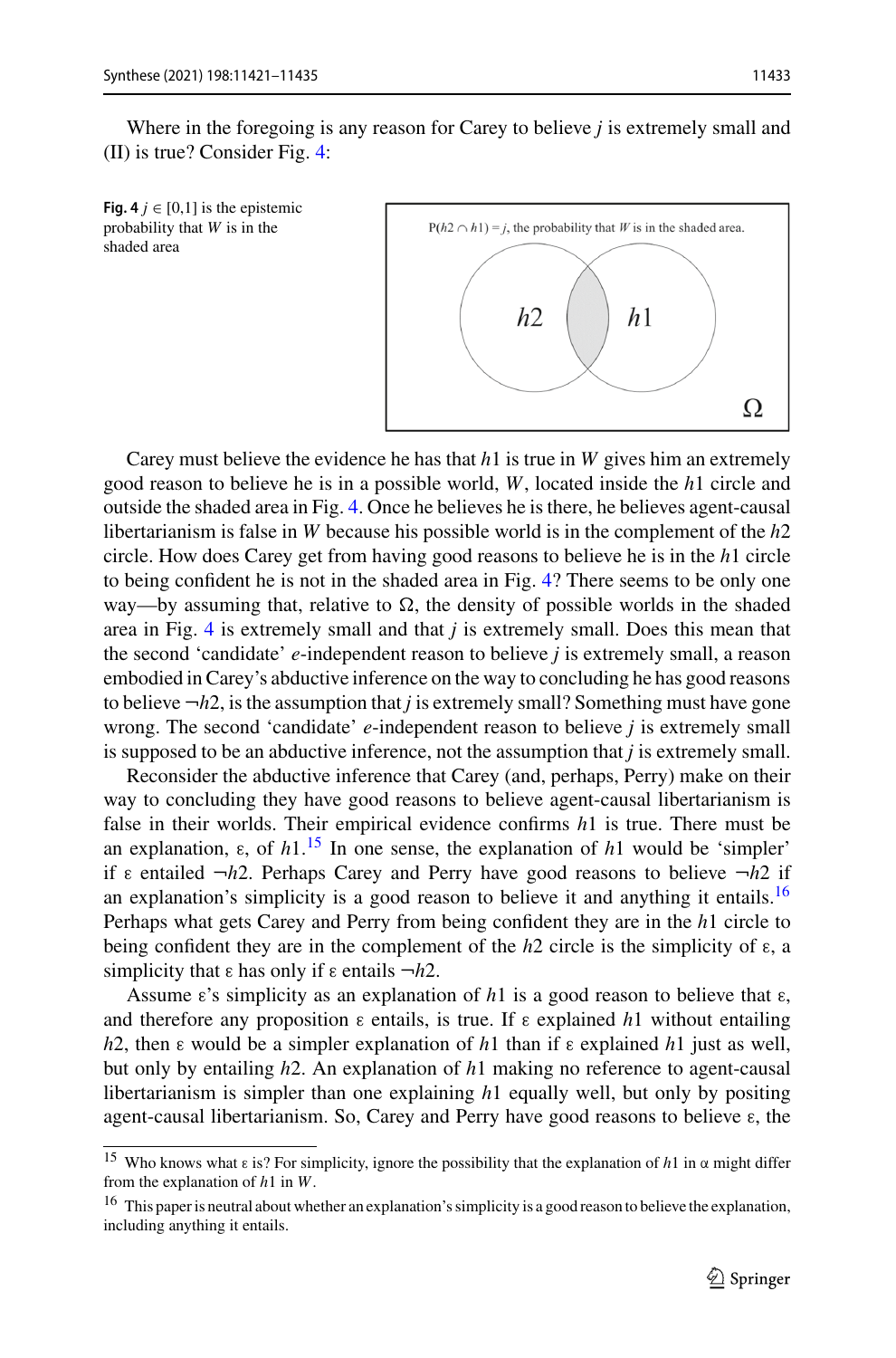simplest explanation of *h*1, does not entail *h*2. But Carey and Perry do not have good reasons to believe ε entails ¬*h*2. Contrast the following:

- (A) ε would be simpler if ε entailed ¬*h*2 than if ε entailed *h*2.
- (B) ε would be simpler if ε did not entail *h*2 than if ε entailed h2.

Consider (A). *Explanatory matters* would be simpler if ε entailed ¬*h*2 than if ε entailed *h*2. They would be simpler because, when Carey and Perry set out to explain *h*1, if they acquired good reasons to believe  $\varepsilon$  entailed  $\neg h2$ , then, in addition to finding the simplest explanation of  $h1$ , they would receive a collateral benefit—they would never need to explain why agent-causes that can overrule event-predicting physical laws never do. But Carey and Perry receive that benefit only if  $\varepsilon$ 's simplicity as an explanation of *h*1 turns on eliminating, as opposed to ignoring, agent-causal libertarianism.

Their abductive inference to  $\varepsilon$  ignores reasons-responsive substance causation unless and until it cannot. Until they need reasons-responsive substance causation to explain why all events are governed by physical laws featuring fixed long-run conditional frequencies, their explanation of *h*1 says nothing about agent-causal libertarianism. And there is no reason to believe they must posit reasons-responsive substance causation to explain *h*1. Their need to explain *h*1 gives them no reason to believe in libertarian agent-causes. Whether they, or we, might have other reasons to believe in them is another matter.

Before the heliocentric theory, Ptolemaic epicycles were needed to explain the motions of the moon, Sun, and planets. So, before the heliocentric theory, we had good reasons to believe in forces generating Ptolemaic epicycles. After the heliocentric theory, which explained the phenomena more simply, we lost our empirical reasons to believe in Ptolemaic epicycle-forces. Did losing those reasons amount to a reason to believe there were no Ptolemaic epicycle-forces? Yes and no. We now disbelieve in Ptolemaic epicycle-forces, in part, because we have no reason, empirical or otherwise, to believe in them.

Imagine that philosophical argumentation convinced us that libertarian free will was possible only if there were Ptolemaic epicycle-forces. Further, imagine that additional philosophical argumentation convinced us that libertarian free will was necessary to justify reactive attitudes and practices, such as resentment and legal punishment. And imagine that we were convinced that such reactive attitudes and practices could be justified. In such a case, losing our empirical reasons to believe in Ptolemaic epicycleforces would not be a reason for us to believe there were no Ptolemaic epicycle-forces.

To recapitulate: Carey and Perry have strong empirical evidence they are in the *h*1 circle. To cast doubt upon agent-causal libertarianism, they must find a good reason to believe they are in the complement of the *h*2 circle. Their abductive inference to ε, the simplest explanation of *h*1, gives them a good reason to believe they are in the complement of the *h*2 circle only if ε's simplicity requires that ε entail ¬*h*2. But ε's simplicity requires only that ε not entail *h*2. Therefore, their abductive inference does not give Carey and Perry a good reason to believe they are in the complement of the *h*2 circle. They lack any empirical reason to believe agent-causal libertarianism is false.

As previously explained, the Problem of Wild Coincidences gives us empirical reasons to disbelieve agent-causal libertarianism only if we have good a priori reasons